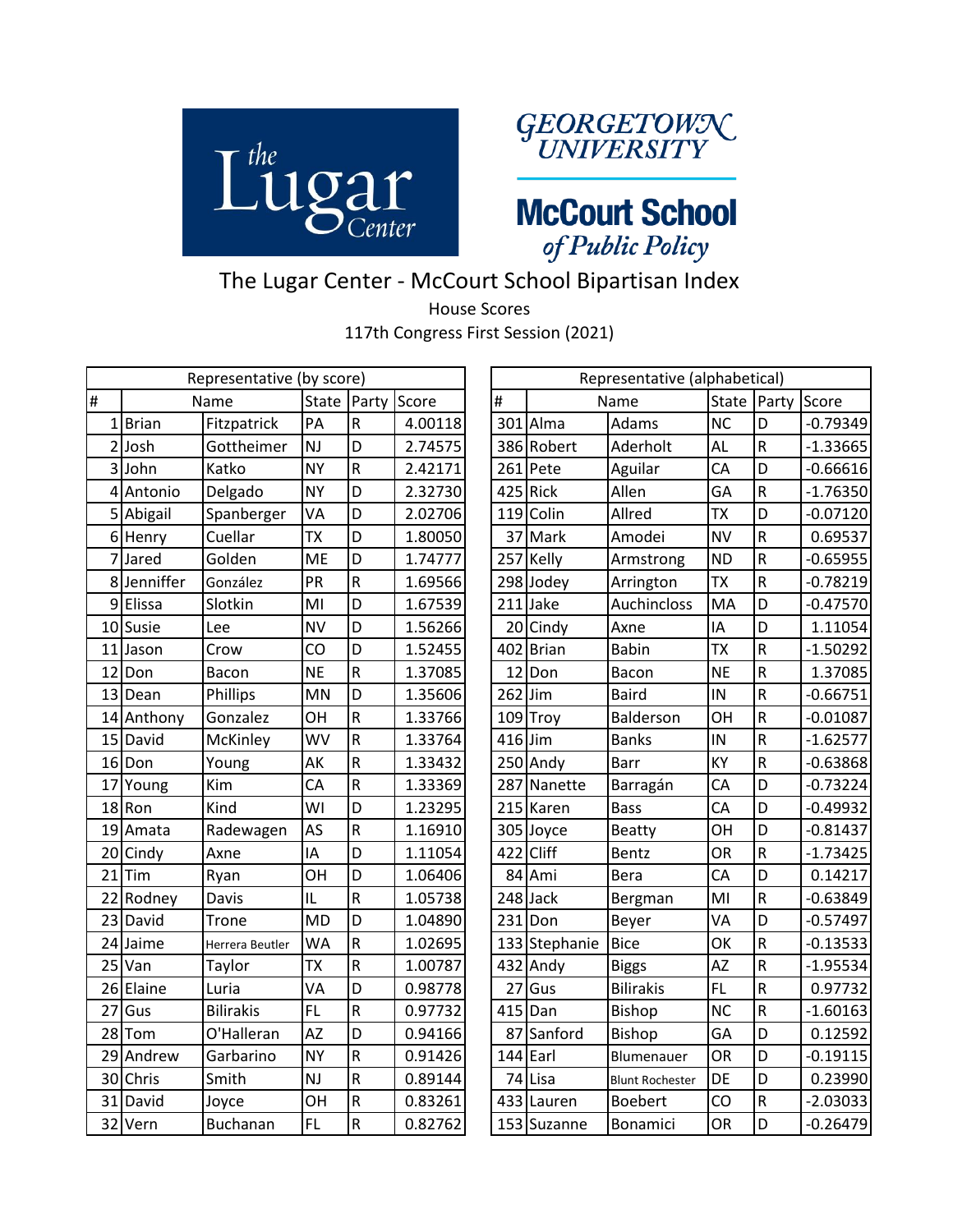|    | 33 Stephanie | Murphy                 | <b>FL</b> | D                       | 0.82133 |           | 59 Mike       | <b>Bost</b>     | IL             | R              | 0.33863    |
|----|--------------|------------------------|-----------|-------------------------|---------|-----------|---------------|-----------------|----------------|----------------|------------|
|    | 34 Adam      | Kinzinger              | IL        | $\mathsf R$             | 0.78753 |           | 138 Carolyn   | Bourdeaux       | GA             | D              | $-0.16658$ |
|    | 35 Derek     | Kilmer                 | <b>WA</b> | D                       | 0.72947 |           | 396 Jamaal    | Bowman          | <b>NY</b>      | D              | $-1.43612$ |
|    | 36 Fred      | Upton                  | MI        | ${\sf R}$               | 0.71710 |           | 296 Brendan   | Boyle           | PA             | D              | $-0.77196$ |
| 37 | Mark         | Amodei                 | <b>NV</b> | ${\sf R}$               | 0.69537 |           | 351 Kevin     | <b>Brady</b>    | <b>TX</b>      | R              | $-1.00644$ |
| 38 | Darren       | Soto                   | FL        | D                       | 0.69416 | 430 Mo    |               | <b>Brooks</b>   | AL             | R              | $-1.94473$ |
|    | 39 Mike      | Thompson               | CA        | D                       | 0.65935 |           | 235 Anthony   | Brown           | <b>MD</b>      | D              | $-0.58475$ |
|    | 40 Mikie     | Sherrill               | <b>NJ</b> | D                       | 0.63862 |           | 194 Julia     | Brownley        | CA             | D              | $-0.41068$ |
| 41 | Maria        | Salazar                | FL        | ${\sf R}$               | 0.63141 |           | 32 Vern       | <b>Buchanan</b> | <b>FL</b>      | R              | 0.82762    |
| 42 | Michael      | McCaul                 | <b>TX</b> | $\overline{\mathsf{R}}$ | 0.58901 |           | $175$ Ken     | <b>Buck</b>     | CO             | ${\sf R}$      | $-0.34091$ |
|    | 43 John      | Curtis                 | UT        | ${\sf R}$               | 0.57892 |           | 192 Larry     | <b>Bucshon</b>  | IN             | R              | $-0.40929$ |
|    | 44 Peter     | Meijer                 | MI        | $\mathsf R$             | 0.55458 |           | 394 Ted       | <b>Budd</b>     | <b>NC</b>      | R              | $-1.43229$ |
|    | 45 John      | Rutherford             | FL        | ${\sf R}$               | 0.54907 | 167       | Tim           | <b>Burchett</b> | <b>TN</b>      | R              | $-0.30995$ |
|    | 46 Andy      | Kim                    | <b>NJ</b> | D                       | 0.49706 |           | 289 Michael   | <b>Burgess</b>  | <b>TX</b>      | $\sf R$        | $-0.74205$ |
| 47 | Kathleen     | Rice                   | <b>NY</b> | D                       | 0.48597 |           | 405 Cori      | <b>Bush</b>     | <b>MO</b>      | D              | $-1.56126$ |
|    | 48 Mike      | Turner                 | OН        | ${\sf R}$               | 0.43290 | 49        | Cheri         | <b>Bustos</b>   | IL             | D              | 0.43163    |
|    | 49 Cheri     | <b>Bustos</b>          | IL        | D                       | 0.43163 |           | $95$ G.K.     | Butterfield     | <b>NC</b>      | D              | 0.10121    |
| 50 | Glenn        | Thompson               | PA        | ${\sf R}$               | 0.42855 | 207       | Ken           | Calvert         | CA             | $\sf R$        | $-0.45374$ |
| 51 | Tom          | Cole                   | OK        | ${\sf R}$               | 0.42509 | $143$ Kat |               | Cammack         | FL             | ${\sf R}$      | $-0.17611$ |
| 52 | Ann          | Kuster                 | <b>NH</b> | D                       | 0.41489 |           | 360 Salud     | Carbajal        | CA             | D              | $-1.07980$ |
|    | 53 Susan     | Wild                   | PA        | D                       | 0.38598 |           | 105 Tony      | Cárdenas        | CA             | D              | 0.00333    |
|    | 54 Jeff      | Van Drew               | <b>NJ</b> | $\overline{\mathsf{R}}$ | 0.37830 |           | 389 Jerry     | Carl            | AL             | $\sf R$        | $-1.39383$ |
| 55 | Scott        | Peters                 | CA        | D                       | 0.37718 |           | 266 André     | Carson          | IN             | D              | $-0.67560$ |
|    | 56 Jimmy     | Panetta                | CA        | D                       | 0.37100 |           | 111 Buddy     | Carter          | GA             | $\sf R$        | $-0.02138$ |
| 57 | Conor        | Lamb                   | PA        | D                       | 0.34816 |           | 409 John      | Carter          | <b>ΤX</b>      | R              | $-1.58426$ |
| 58 | Joe          | Neguse                 | CO        | D                       | 0.34273 |           | 398 Troy      | Carter          | LA             | D              | $-1.46708$ |
|    | 59 Mike      | <b>Bost</b>            | IL        | $\overline{\mathsf{R}}$ | 0.33863 |           | 90 Matt       | Cartwright      | PA             | D              | 0.12209    |
| 60 | John         | Garamendi              | CA        | D                       | 0.33478 |           | $78$ Ed       | Case            | H <sub>l</sub> | D              | 0.21714    |
| 61 | Chris        | Pappas                 | <b>NH</b> | D                       | 0.33444 |           | 381 Sean      | Casten          | IL             | D              | $-1.26766$ |
|    | 62 Michael   | Waltz                  | FL        | ${\sf R}$               | 0.32350 |           | 176 Kathy     | Castor          | <b>FL</b>      | D              | $-0.34150$ |
|    | 63 Dusty     | Johnson                | SD        | $\overline{R}$          | 0.32155 |           | 214 Joaquin   | Castro          | <b>TX</b>      | $\overline{D}$ | $-0.49652$ |
|    | 64 Darin     | Lahood                 | IL        | ${\sf R}$               | 0.32001 |           | 421 Madison   | Cawthorn        | <b>NC</b>      | R              | $-1.71042$ |
|    | 65 Angie     | Craig                  | MN        | D                       | 0.31215 |           | 159 Steve     | Chabot          | OH             | R              | $-0.27838$ |
|    | 66 Lee       | Zeldin                 | <b>NY</b> | $\mathsf R$             | 0.30067 | 368 Liz   |               | Cheney          | <b>WY</b>      | ${\sf R}$      | $-1.14631$ |
| 67 | Vicente      | Gonzalez               | <b>ΤX</b> | D                       | 0.29681 |           | $198$ Judy    | Chu             | CA             | D              | $-0.42337$ |
|    | 68 Charlie   | Crist                  | FL.       | D                       | 0.28082 |           | 170 David     | Cicilline       | R <sub>l</sub> | D              | $-0.32111$ |
|    | 69 Jim       | Clyburn                | SC        | D                       | 0.27787 |           | 303 Katherine | Clark           | MA             | D              | $-0.80491$ |
|    | 70 Josh      | Harder                 | CA        | D                       | 0.26248 |           | 284 Yvette    | Clarke          | <b>NY</b>      | D              | $-0.72968$ |
|    | 71 Dutch     | Ruppersberger          | <b>MD</b> | D                       | 0.25568 |           | 234 Emanuel   | Cleaver         | <b>MO</b>      | D              | $-0.58178$ |
|    | 72 Gerry     | Connolly               | VA        | D                       | 0.24698 |           | 265 Ben       | Cline           | VA             | R              | $-0.67453$ |
|    | 73 Thomas    | Suozzi                 | <b>NY</b> | D                       | 0.24619 |           | 410 Michael   | Cloud           | <b>TX</b>      | ${\sf R}$      | $-1.58442$ |
|    | 74 Lisa      | <b>Blunt Rochester</b> | DE        | D                       | 0.23990 |           | $69$ Jim      | Clyburn         | <b>SC</b>      | D              | 0.27787    |
|    | 75 Brad      | Schneider              | IL        | D                       | 0.23597 |           | 414 Andrew    | Clyde           | GA             | R              | $-1.59906$ |
|    | 76 Debbie    | Dingell                | MI        | D                       | 0.22303 |           | 145 Steve     | Cohen           | TN             | D              | $-0.20143$ |
| 77 | Lou          | Correa                 | CA        | D                       | 0.22044 |           | 51 Tom        | Cole            | OK             | $\sf R$        | 0.42509    |
|    | 78 Ed        | Case                   | HI        | D                       | 0.21714 |           | 241 James     | Comer           | KY             | R              | $-0.60691$ |
|    | 79 Jennifer  | Wexton                 | VA        | D                       | 0.20825 |           | 72 Gerry      | Connolly        | VA             | D              | 0.24698    |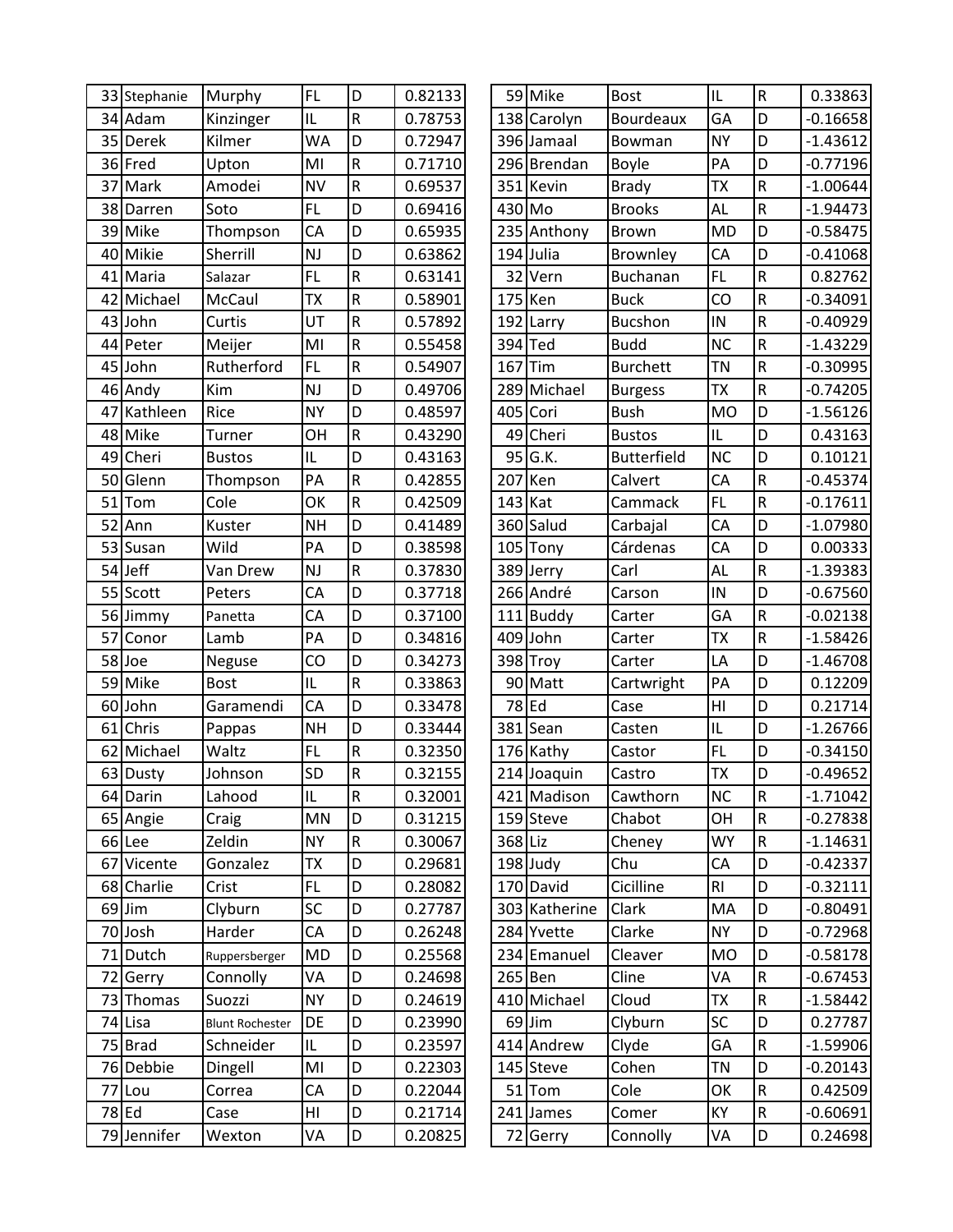|     | 80 French         | Hill               | <b>AR</b>       | ${\sf R}$      | 0.18415    | 280 Jim    |                         | Cooper                  | <b>TN</b>       | D                                    | $-0.72164$ |
|-----|-------------------|--------------------|-----------------|----------------|------------|------------|-------------------------|-------------------------|-----------------|--------------------------------------|------------|
| 81  | Mike              | Gallagher          | WI              | ${\sf R}$      | 0.17994    | 77         | Lou                     | Correa                  | CA              | D                                    | 0.22044    |
| 82  | Gregorio          | Sablan             | <b>MP</b>       | D              | 0.17939    | $120$ Jim  |                         | Costa                   | CA              | D                                    | $-0.08487$ |
| 83  | Jackie            | Walorski           | IN              | $\sf R$        | 0.15766    | 171        | Joe                     | Courtney                | <b>CT</b>       | D                                    | $-0.32948$ |
|     | 84 Ami            | Bera               | <b>CA</b>       | D              | 0.14217    |            | 65 Angie                | Craig                   | MN              | D                                    | 0.31215    |
| 85  | Chrissy           | Houlahan           | PA              | D              | 0.14133    |            | 385 Rick                | Crawford                | AR              | $\overline{\mathsf{R}}$              | $-1.32187$ |
|     | 86 Mariannette    | Miller-Meeks       | IA              | $\mathsf R$    | 0.13262    | 331        | Dan                     | Crenshaw                | ТX              | $\mathsf R$                          | $-0.92844$ |
| 87  | Sanford           | <b>Bishop</b>      | GA              | D              | 0.12592    |            | 68 Charlie              | Crist                   | <b>FL</b>       | D                                    | 0.28082    |
| 88  | Trent             | Kelly              | <b>MS</b>       | ${\sf R}$      | 0.12376    | 11         | Jason                   | Crow                    | CO              | D                                    | 1.52455    |
| 89  | Terri             | Sewell             | <b>AL</b>       | D              | 0.12225    |            | 6 Henry                 | Cuellar                 | ТX              | D                                    | 1.80050    |
| 90  | Matt              | Cartwright         | PA              | D              | 0.12209    |            | 43 John                 | Curtis                  | UT              | $\overline{\mathsf{R}}$              | 0.57892    |
| 91  | Deborah           | Ross               | <b>NC</b>       | D              | 0.12102    |            | 199 Sharice             | Davids                  | KS              | D                                    | $-0.42751$ |
| 92  | Greg              | Stanton            | AZ              | D              | 0.11779    |            | 365 Warren              | Davidson                | OH              | $\mathsf R$                          | $-1.11349$ |
|     | 93 Brad           | Wenstrup           | OH              | ${\sf R}$      | 0.11067    |            | 246 Danny               | Davis                   | IL              | D                                    | $-0.62714$ |
| 94  | Jeff              | Fortenberry        | <b>NE</b>       | ${\sf R}$      | 0.11041    |            | 22 Rodney               | Davis                   | IL              | $\mathsf R$                          | 1.05738    |
| 95  | G.K.              | <b>Butterfield</b> | <b>NC</b>       | D              | 0.10121    |            | 249 Madeleine           | Dean                    | PA              | D                                    | $-0.63850$ |
|     | 96 Kurt           | Schrader           | <b>OR</b>       | D              | 0.07110    |            | 166 Peter               | Defazio                 | <b>OR</b>       | D                                    | $-0.29404$ |
| 97  | Raja              | Krishnamoorthi     | IL              | D              | 0.06007    |            | 184 Diana               | Degette                 | CO              | D                                    | $-0.37872$ |
| 98  | Mike              | Doyle              | PA              | D              | 0.05892    |            | 236 Rosa                | Delauro                 | <b>CT</b>       | D                                    | $-0.59009$ |
| 99  | <b>Brad</b>       | Sherman            | CA              | D              | 0.05496    |            | 136 Suzan               | Delbene                 | WA              | D                                    | $-0.14508$ |
|     | 100 Elise         | Stefanik           | <b>NY</b>       | ${\sf R}$      | 0.05225    |            | 4 Antonio               | Delgado                 | <b>NY</b>       | D                                    | 2.32730    |
| 101 | Tom               | Reed               | <b>NY</b>       | ${\sf R}$      | 0.05093    | 185 Val    |                         | Demings                 | <b>FL</b>       | D                                    | $-0.38466$ |
| 102 | Hakeem            | <b>Jeffries</b>    | <b>NY</b>       | D              | 0.04515    |            | 276 Mark                | Desaulnier              | CA              | D                                    | $-0.71060$ |
|     | $103$ Paul        | Tonko              | <b>NY</b>       | D              | 0.04295    |            | 392 Scott               | Desjarlais              | <b>TN</b>       | $\mathsf R$                          | $-1.42317$ |
|     | 104 Nancy         | Mace               | SC              | R              | 0.00379    | 237        | Ted                     | Deutch                  | <b>FL</b>       | D                                    | $-0.59229$ |
|     | 105 Tony          | Cárdenas           | CA              | D              | 0.00333    |            | 130 Mario               | Díaz-Balart             | <b>FL</b>       | $\mathsf R$                          | $-0.12211$ |
|     | 106 Richard       | Hudson             | <b>NC</b>       | $\overline{R}$ | 0.00107    |            | 76 Debbie               | Dingell                 | MI              | D                                    | 0.22303    |
| 107 | Trey              | Hollingsworth      | IN              | ${\sf R}$      | $-0.00702$ |            | 335 Lloyd               | Doggett                 | TХ              | D                                    | $-0.93662$ |
|     | 108 Nikema        | Williams           | GA              | D              | $-0.00714$ |            | 336 Byron               | Donalds                 | <b>FL</b>       | $\mathsf R$                          | $-0.94235$ |
|     | 109 Troy          | Balderson          | OH              | R              | $-0.01087$ |            | 98 Mike                 | Doyle                   | PA              | D                                    | 0.05892    |
|     | 110 Eddie Bernice | Johnson            | <b>ΤΧ</b>       | D              | $-0.01354$ | $411$ Jeff |                         | Duncan                  | SC              | $\mathsf R$                          | $-1.59062$ |
|     | 111 Buddy         | Carter             | GA              | ${\sf R}$      | $-0.02138$ |            | 181 Neal                | Dunn                    | FL              | ${\sf R}$                            | $-0.35795$ |
|     | 112 Marcy         | Kaptur             | OH              | D              | $-0.03227$ |            | $156$ Tom               | Emmer                   | <b>MN</b>       | $\mathsf R$                          | $-0.26955$ |
|     | 113 Blake         | Moore              | UT              | ${\sf R}$      | $-0.03729$ |            | 314 Veronica            | Escobar                 | TX              | D                                    | $-0.84776$ |
|     | 114 Raul          | Ruiz               | CA              | D              | $-0.03841$ |            | 200 Anna                | Eshoo                   | CA              | D                                    | $-0.43443$ |
|     | $115$ Guy         | Reschenthaler      | PA              | R              | $-0.04589$ |            | 355 Adriano             | Espaillat               | <b>NY</b>       | D                                    | $-1.03698$ |
|     | 116 Haley         | <b>Stevens</b>     | MI              | D              | $-0.04665$ |            | $292$ Ron               | Estes                   | KS              | $\mathsf R$                          | $-0.75242$ |
|     | 117 Bruce         | Westerman          | AR              | ${\sf R}$      | $-0.05392$ |            | 320 Dwight              | Evans                   | PA              | D                                    | $-0.86340$ |
|     | 118 Bobby         | Rush               | IL              | D              | $-0.06771$ | $413$ Pat  |                         | Fallon                  | <b>TX</b>       | $\mathsf R$                          | $-1.59533$ |
|     | 119 Colin         | Allred             | <b>TX</b>       | D              | $-0.07120$ |            | 339 Randy               | Feenstra                | IA              | ${\sf R}$                            | $-0.94565$ |
|     | $120$ Jim         | Costa              | CA              | D              | $-0.08487$ |            | 228 Drew                | Ferguson                | GA              | $\mathsf R$<br>$\mathsf R$           | $-0.55214$ |
|     | $121$ Dan         | Meuser             | PA              | R              | $-0.08498$ |            | 271 Michelle            | Fischbach               | MN              |                                      | $-0.68911$ |
|     | 122 Peter         | Welch              | VT              | D<br>D         | $-0.08764$ |            | 387 Scott               | Fitzgerald              | WI              | ${\sf R}$<br>$\overline{\mathsf{R}}$ | $-1.34383$ |
|     | 123 Mike          | Levin              | CA<br><b>ΤX</b> | D              | $-0.09688$ | 1          | Brian                   | Fitzpatrick             | PA<br><b>TN</b> | ${\sf R}$                            | 4.00118    |
|     | 124 Marc          | Veasey             | <b>TX</b>       | ${\sf R}$      | $-0.09780$ |            | 239 Chuck<br>268 Lizzie | Fleischmann<br>Fletcher |                 | D                                    | $-0.60533$ |
|     | 125 Tony          | Gonzales           |                 |                | $-0.10428$ |            |                         |                         | TX              |                                      | $-0.67910$ |
|     | 126 Mike          | Quigley            | IL              | D              | $-0.10981$ |            | 94 Jeff                 | Fortenberry             | <b>NE</b>       | ${\sf R}$                            | 0.11041    |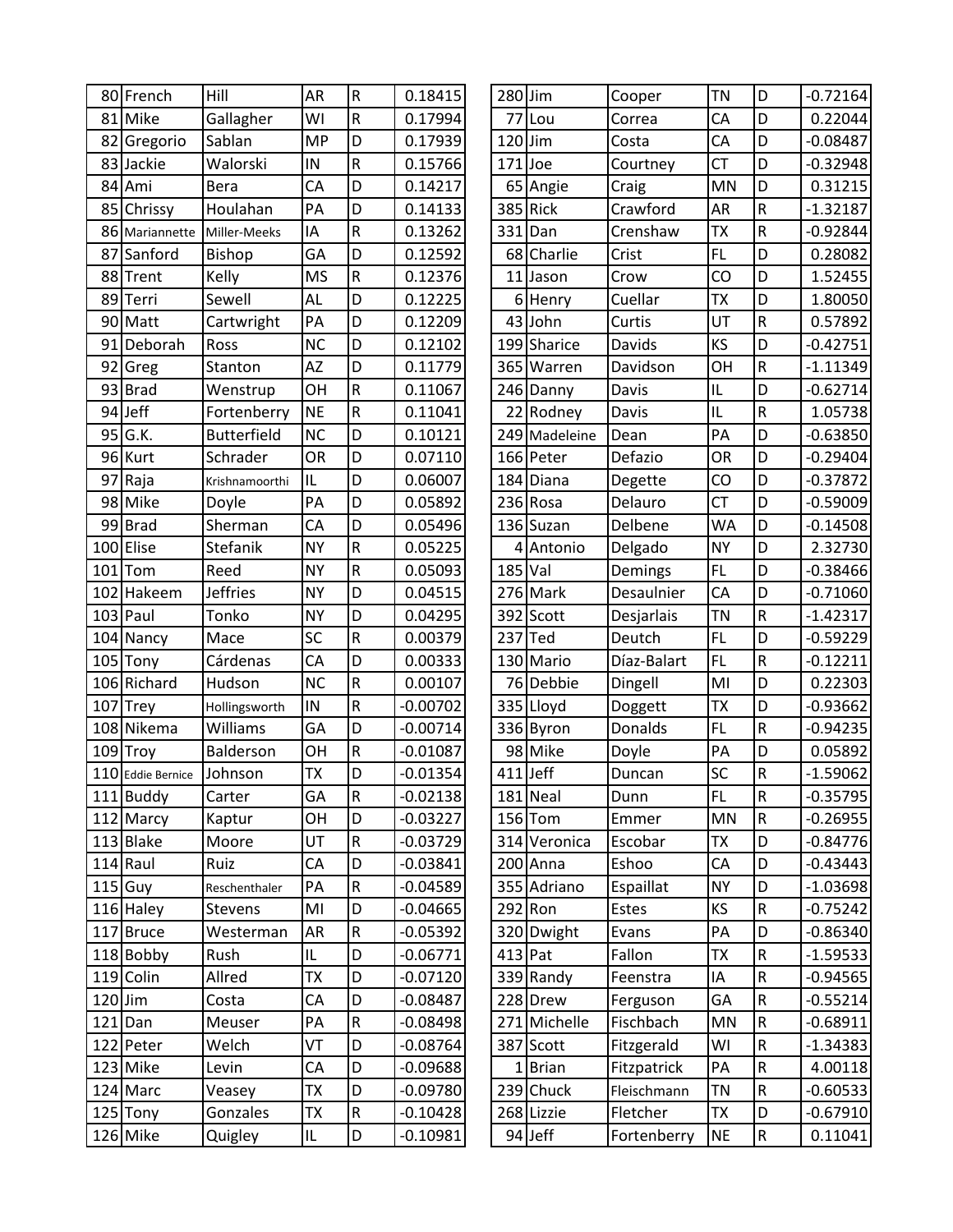|            | 127 Doris     | Matsui          | CA        | D            | $-0.10997$ | 187 Bill  |                     | Foster          | IL        | D                       | $-0.39623$ |
|------------|---------------|-----------------|-----------|--------------|------------|-----------|---------------------|-----------------|-----------|-------------------------|------------|
| 128 Ed     |               | Perlmutter      | CO        | D            | $-0.11066$ |           | 354 Virginia        | Foxx            | <b>NC</b> | ${\sf R}$               | $-1.03589$ |
| 129        | Tim           | Walberg         | MI        | ${\sf R}$    | $-0.11107$ | 131 Lois  |                     | Frankel         | <b>FL</b> | D                       | $-0.12260$ |
| 130        | Mario         | Díaz-Balart     | <b>FL</b> | ${\sf R}$    | $-0.12211$ |           | 361 Scott           | Franklin        | <b>FL</b> | ${\sf R}$               | $-1.08082$ |
| 131        | Lois          | Frankel         | <b>FL</b> | D            | $-0.12260$ |           | 427 Russ            | Fulcher         | ID        | ${\sf R}$               | $-1.84681$ |
| 132        | Dina          | <b>Titus</b>    | <b>NV</b> | D            | $-0.13486$ | 380       | Matt                | Gaetz           | <b>FL</b> | $\overline{\mathsf{R}}$ | $-1.24005$ |
|            | 133 Stephanie | <b>Bice</b>     | OK        | ${\sf R}$    | $-0.13533$ | 81        | Mike                | Gallagher       | WI        | ${\sf R}$               | 0.17994    |
| 134        | Joe           | Wilson          | SC        | $\mathsf{R}$ | $-0.13934$ |           | 150 Ruben           | Gallego         | ΑZ        | D                       | $-0.23926$ |
|            | 135 Seth      | Moulton         | MA        | D            | $-0.14378$ |           | 60John              | Garamendi       | CA        | D                       | 0.33478    |
|            | 136 Suzan     | Delbene         | <b>WA</b> | D            | $-0.14508$ |           | 29 Andrew           | Garbarino       | <b>NY</b> | $\mathsf R$             | 0.91426    |
| 137        | Kim           | Schrier         | <b>WA</b> | D            | $-0.14661$ | 205       | Mike                | Garcia          | CA        | ${\sf R}$               | $-0.45204$ |
|            | 138 Carolyn   | Bourdeaux       | GA        | D            | $-0.16658$ |           | 247 Sylvia          | Garcia          | <b>TX</b> | D                       | $-0.63128$ |
|            | 139 Steven    | Palazzo         | <b>MS</b> | $\mathsf{R}$ | $-0.16719$ |           | 362 Chuy            | García          | IL        | D                       | $-1.08709$ |
|            | 140 Donald    | Norcross        | <b>NJ</b> | D            | $-0.16769$ |           | $418$ Bob           | Gibbs           | OH        | ${\sf R}$               | $-1.66471$ |
|            | 141 Michelle  | <b>Steel</b>    | CA        | ${\sf R}$    | $-0.17163$ | 312       | Carlos              | Giménez         | FL        | ${\sf R}$               | $-0.84335$ |
| 142 Al     |               | Lawson          | <b>FL</b> | D            | $-0.17557$ | 417       | Louie               | Gohmert         | ТX        | ${\sf R}$               | $-1.64768$ |
|            | $143$ Kat     | Cammack         | FL.       | ${\sf R}$    | $-0.17611$ |           | Jared               | Golden          | ME        | D                       | 1.74777    |
| 144        | Earl          | Blumenauer      | <b>OR</b> | D            | $-0.19115$ |           | 356 Jimmy           | Gomez           | CA        | D                       | $-1.04356$ |
|            | 145 Steve     | Cohen           | <b>TN</b> | D            | $-0.20143$ |           | 125 Tony            | Gonzales        | ТX        | ${\sf R}$               | $-0.10428$ |
|            | 146 Brian     | Higgins         | <b>NY</b> | D            | $-0.20711$ |           | 14 Anthony          | Gonzalez        | OH        | $\overline{R}$          | 1.33766    |
|            | 147 Lucy      | Mcbath          | GA        | D            | $-0.22165$ |           | 67 Vicente          | Gonzalez        | <b>ΤX</b> | D                       | 0.29681    |
|            | 148 Frank     | Lucas           | OK        | ${\sf R}$    | $-0.22215$ |           | 8 Jenniffer         | González        | PR        | ${\sf R}$               | 1.69566    |
| 149        | Tom           | Malinowski      | <b>NJ</b> | D            | $-0.22876$ | 431       | <b>Bob</b>          | Good            | VA        | ${\sf R}$               | $-1.95022$ |
|            | 150 Ruben     | Gallego         | <b>AZ</b> | D            | $-0.23926$ | 383       | Lance               | Gooden          | <b>ΤX</b> | ${\sf R}$               | $-1.29410$ |
| 151        | Katie         | Porter          | CA        | D            | $-0.25839$ | 400       | Paul                | Gosar           | AZ        | R                       | $-1.48443$ |
|            | 152 Vicky     | Hartzler        | <b>MO</b> | ${\sf R}$    | $-0.25966$ |           | $2$ Josh            | Gottheimer      | NJ        | D                       | 2.74575    |
|            | 153 Suzanne   | Bonamici        | <b>OR</b> | D            | $-0.26479$ | 319 Kay   |                     | Granger         | <b>ΤX</b> | ${\sf R}$               | $-0.85831$ |
|            | 154 Morgan    | Griffith        | VA        | ${\sf R}$    | $-0.26889$ | 255       | Garret              | Graves          | LA        | ${\sf R}$               | $-0.65669$ |
|            | 155 Ann       | Kirkpatrick     | <b>AZ</b> | D            | $-0.26894$ |           | $219$ Sam           | Graves          | <b>MO</b> | ${\sf R}$               | $-0.50938$ |
| 156        | Tom           | Emmer           | MN        | ${\sf R}$    | $-0.26955$ | 322 Al    |                     | Green           | ТX        | D                       | $-0.88493$ |
| $157$ Bill |               | Pascrell        | NJ        | D            | $-0.26981$ |           | 323 Mark            | Green           | <b>TN</b> | $\overline{\mathsf{R}}$ | $-0.89179$ |
|            | 158 Jerry     | Nadler          | <b>NY</b> | D            | $-0.27263$ |           | 434 Marjorie Taylor | Greene          | GA        | $\overline{\mathsf{R}}$ | $-2.05913$ |
|            | 159 Steve     | Chabot          | OH        | ${\sf R}$    | $-0.27838$ |           | 154 Morgan          | Griffith        | VA        | ${\sf R}$               | $-0.26889$ |
|            | 160 James     | Langevin        | <b>RI</b> | D            | $-0.27915$ |           | 326 Raúl            | Grijalva        | ΑZ        | D                       | $-0.90388$ |
| $161$ Bill |               | Johnson         | OH        | ${\sf R}$    | $-0.27952$ |           | 245 Glenn           | Grothman        | WI        | ${\sf R}$               | $-0.61985$ |
|            | 162 Claudia   | Tenney          | <b>NY</b> | ${\sf R}$    | $-0.28333$ |           | 349 Michael         | Guest           | <b>MS</b> | ${\sf R}$               | $-0.98259$ |
|            | $163$ Dan     | Kildee          | MI        | D            | $-0.28506$ |           | 258 Brett           | Guthrie         | KY        | $\mathsf R$             | $-0.66053$ |
|            | 164 Chellie   | Pingree         | ME        | D            | $-0.28727$ | $353$ Jim |                     | Hagedorn        | <b>MN</b> | ${\sf R}$               | $-1.02859$ |
|            | 165 Pete      | Stauber         | MN        | ${\sf R}$    | $-0.29120$ |           | 70 Josh             | Harder          | CA        | D                       | 0.26248    |
|            | 166 Peter     | Defazio         | <b>OR</b> | D            | $-0.29404$ |           | $426$ Andy          | Harris          | <b>MD</b> | ${\sf R}$               | $-1.79030$ |
| 167        | Tim           | <b>Burchett</b> | <b>TN</b> | ${\sf R}$    | $-0.30995$ |           | 347 Diana           | Harshbarger     | <b>TN</b> | ${\sf R}$               | $-0.97374$ |
|            | $168$ Tom     | Rice            | SC        | ${\sf R}$    | $-0.31477$ |           | 152 Vicky           | Hartzler        | <b>MO</b> | ${\sf R}$               | $-0.25966$ |
| 169 Kai    |               | Kahele          | HI        | D            | $-0.32099$ |           | 344 Jahana          | Hayes           | <b>CT</b> | D                       | $-0.96418$ |
|            | 170 David     | Cicilline       | RI        | D            | $-0.32111$ |           | 408 Kevin           | Hern            | OK        | ${\sf R}$               | $-1.58312$ |
|            | $171$ Joe     | Courtney        | <b>CT</b> | D            | $-0.32948$ |           | 423 Yvette          | Herrell         | <b>NM</b> | ${\sf R}$               | $-1.74091$ |
|            | 172 Markwayne | Mullin          | OK        | ${\sf R}$    | $-0.32981$ |           | 24 Jaime            | Herrera Beutler | WA        | ${\sf R}$               | 1.02695    |
|            | 173 Billy     | Long            | MO        | ${\sf R}$    | $-0.33294$ |           | $395$ Jody          | Hice            | GA        | ${\sf R}$               | $-1.43471$ |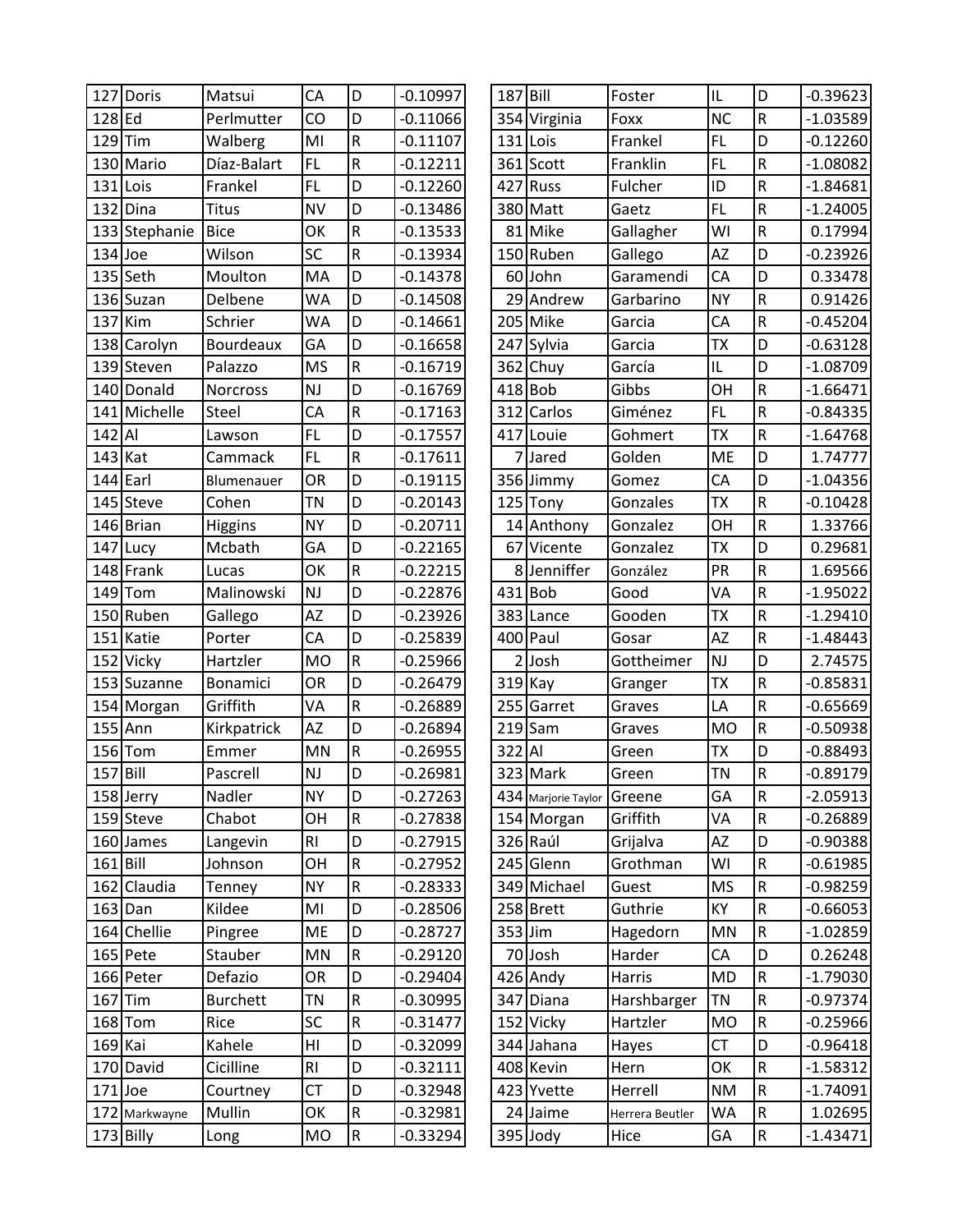|           | 174 Debbie  | Wasserman Schultz FL |           | D                       | $-0.33661$ |           | 146 Brian         | Higgins         | <b>NY</b>                         | D              | $-0.20711$ |
|-----------|-------------|----------------------|-----------|-------------------------|------------|-----------|-------------------|-----------------|-----------------------------------|----------------|------------|
|           | 175 Ken     | <b>Buck</b>          | CO        | ${\sf R}$               | $-0.34091$ |           | 372 Clay          | Higgins         | LA                                | ${\sf R}$      | $-1.18267$ |
|           | 176 Kathy   | Castor               | <b>FL</b> | D                       | $-0.34150$ |           | 80 French         | Hill            | AR                                | $\sf R$        | 0.18415    |
| 177       | Lloyd       | Smucker              | PA        | $\mathsf R$             | $-0.34659$ | 317 Jim   |                   | Himes           | <b>CT</b>                         | D              | $-0.85435$ |
| 178       | Jackie      | Speier               | CA        | D                       | $-0.34806$ |           | 223 Ashley        | Hinson          | IA                                | $\sf R$        | $-0.52395$ |
| 179       | John        | Larson               | <b>CT</b> | D                       | $-0.35261$ |           | $107$ Trey        | Hollingsworth   | IN                                | R              | $-0.00702$ |
|           | 180 Robin   | Kelly                | IL        | D                       | $-0.35442$ |           | 251 Steven        | Horsford        | <b>NV</b>                         | D              | $-0.64554$ |
| 181       | <b>Neal</b> | Dunn                 | <b>FL</b> | R                       | $-0.35795$ |           | 85 Chrissy        | Houlahan        | PA                                | D              | 0.14133    |
| 182       | Ted         | Lieu                 | CA        | D                       | $-0.37459$ |           | 403 Steny         | Hoyer           | <b>MD</b>                         | D              | $-1.53391$ |
|           | 183 Austin  | Scott                | GA        | ${\sf R}$               | $-0.37662$ |           | 106 Richard       | Hudson          | <b>NC</b>                         | ${\sf R}$      | 0.00107    |
| 184       | Diana       | Degette              | CO        | D                       | $-0.37872$ |           | 204 Jared         | Huffman         | CA                                | D              | $-0.45109$ |
| 185       | Val         | Demings              | FL        | D                       | $-0.38466$ | 273 Bill  |                   | Huizenga        | MI                                | $\mathsf R$    | $-0.69359$ |
|           | 186 Zoe     | Lofgren              | CA        | D                       | $-0.38980$ |           | 193 Darrell       | Issa            | CA                                | $\sf R$        | $-0.41024$ |
| 187       | Bill        | Foster               | IL        | D                       | $-0.39623$ |           | 334 Ronny         | Jackson         | <b>ΤX</b>                         | ${\sf R}$      | $-0.93655$ |
| $188$ Jim |             | McGovern             | MA        | D                       | $-0.39725$ |           | 321 Sheila        | Jackson Lee     | <b>TX</b>                         | D              | $-0.88127$ |
| 189       | Sara        | Jacobs               | CA        | D                       | $-0.40317$ |           | 206 Chris         | Jacobs          | <b>NY</b>                         | ${\sf R}$      | $-0.45276$ |
| 190       | Ann         | Wagner               | <b>MO</b> | $\mathsf R$             | $-0.40366$ |           | 189 Sara          | Jacobs          | CA                                | D              | $-0.40317$ |
| 191       | Greg        | Pence                | IN        | R                       | $-0.40397$ |           | 329 Pramila       | Jayapal         | <b>WA</b>                         | D              | $-0.92671$ |
| 192       | Larry       | <b>Bucshon</b>       | IN        | R                       | $-0.40929$ |           | 102 Hakeem        | <b>Jeffries</b> | <b>NY</b>                         | D              | 0.04515    |
|           | 193 Darrell | Issa                 | CA        | R                       | $-0.41024$ | 161 Bill  |                   | Johnson         | OH                                | $\mathsf R$    | $-0.27952$ |
| 194       | Julia       | Brownley             | CA        | D                       | $-0.41068$ |           | 63 Dusty          | Johnson         | SD                                | ${\sf R}$      | 0.32155    |
| 195       | Carolyn     | Maloney              | <b>NY</b> | D                       | $-0.41183$ |           | 110 Eddie Bernice | Johnson         | <b>ΤX</b>                         | D              | $-0.01354$ |
| 196       | Nicole      | Malliotakis          | <b>NY</b> | $\overline{\mathsf{R}}$ | $-0.41861$ |           | $270$ Hank        | Johnson         | GA                                | $\overline{D}$ | $-0.68892$ |
| 197       | Bill        | Posey                | <b>FL</b> | R                       | $-0.42141$ |           | 429 Mike          | Johnson         | LA                                | ${\sf R}$      | $-1.92900$ |
|           | 198 Judy    | Chu                  | CA        | D                       | $-0.42337$ |           | 367 Mondaire      | Jones           | <b>NY</b>                         | D              | $-1.12582$ |
|           | 199 Sharice | Davids               | KS        | D                       | $-0.42751$ | 428 Jim   |                   | Jordan          | OH                                | ${\sf R}$      | $-1.91365$ |
|           | 200 Anna    | Eshoo                | CA        | D                       | $-0.43443$ |           | 31 David          | Joyce           | OH                                | ${\sf R}$      | 0.83261    |
|           | 201 Stephen | Lynch                | MA        | D                       | $-0.43458$ |           | 377 John          | Joyce           | PA                                | ${\sf R}$      | $-1.21331$ |
| 202       | Rick        | Larsen               | WA        | D                       | $-0.43792$ | $169$ Kai |                   | Kahele          | H <sub>l</sub>                    | D              | $-0.32099$ |
| 203       | Rob         | Wittman              | VA        | ${\sf R}$               | $-0.44426$ |           | 112 Marcy         | Kaptur          | OH                                | D              | $-0.03227$ |
|           | 204 Jared   | Huffman              | CA        | D                       | $-0.45109$ |           | 3John             | Katko           | <b>NY</b>                         | $\mathsf R$    | 2.42171    |
|           | 205 Mike    | Garcia               | CA        | ${\sf R}$               | $-0.45204$ | 285 Bill  |                   | Keating         | MA                                | D              | $-0.73072$ |
|           | 206 Chris   | Jacobs               | <b>NY</b> | ${\sf R}$               | $-0.45276$ |           | 226 Fred          | Keller          | PA                                | ${\sf R}$      | $-0.54215$ |
|           | 207 Ken     | Calvert              | CA        | ${\sf R}$               | $-0.45374$ |           | 238 Mike          | Kelly           | PA                                | ${\sf R}$      | $-0.59910$ |
|           | 208 John    | Moolenaar            | MI        | ${\sf R}$               | $-0.46087$ |           | 180 Robin         | Kelly           | IL                                | D              | $-0.35442$ |
|           | 209 Carol   | Miller               | WV        | ${\sf R}$               | $-0.46675$ |           | 88 Trent          | Kelly           | <b>MS</b>                         | ${\sf R}$      | 0.12376    |
|           | 210 Patrick | McHenry              | NC        | ${\sf R}$               | $-0.47232$ | 233 Ro    |                   | Khanna          | СA                                | D              | $-0.57987$ |
|           | $211$ Jake  | Auchincloss          | MA        | D                       | $-0.47570$ |           | $163$ Dan         | Kildee          | MI                                | D              | $-0.28506$ |
|           | 212 David   | Kustoff              | <b>TN</b> | ${\sf R}$               | $-0.47958$ |           | 35 Derek          | Kilmer          | <b>WA</b>                         | D              | 0.72947    |
|           | 213 Chris   | Stewart              | UT        | ${\sf R}$               | $-0.49626$ |           | 46 Andy           | Kim             | NJ                                | D              | 0.49706    |
|           | 214 Joaquin | Castro               | ТX        | D                       | $-0.49652$ |           | 17 Young          | Kim             | CA                                | ${\sf R}$<br>D | 1.33369    |
|           | 215 Karen   | <b>Bass</b>          | CA        | D                       | $-0.49932$ |           | $18$ Ron          | Kind            | WI                                |                | 1.23295    |
|           | 216 Teresa  | Leger Fernandez      | <b>NM</b> | D                       | $-0.50720$ |           | 34 Adam           | Kinzinger       | $\ensuremath{\mathsf{IL}}\xspace$ | ${\sf R}$      | 0.78753    |
|           | 217 Gwen    | Moore                | WI        | D                       | $-0.50752$ |           | $155$ Ann         | Kirkpatrick     | AZ                                | D              | $-0.26894$ |
|           | 218 Grace   | Meng                 | <b>NY</b> | D                       | $-0.50882$ |           | 97 Raja           | Krishnamoorthi  | IL                                | D              | 0.06007    |
|           | $219$ Sam   | Graves               | <b>MO</b> | ${\sf R}$               | $-0.50938$ |           | $52$ Ann          | Kuster          | <b>NH</b>                         | D              | 0.41489    |
|           | 220 Troy    | Nehls                | TX        | ${\sf R}$               | $-0.51307$ |           | 212 David         | Kustoff         | TN                                | ${\sf R}$      | $-0.47958$ |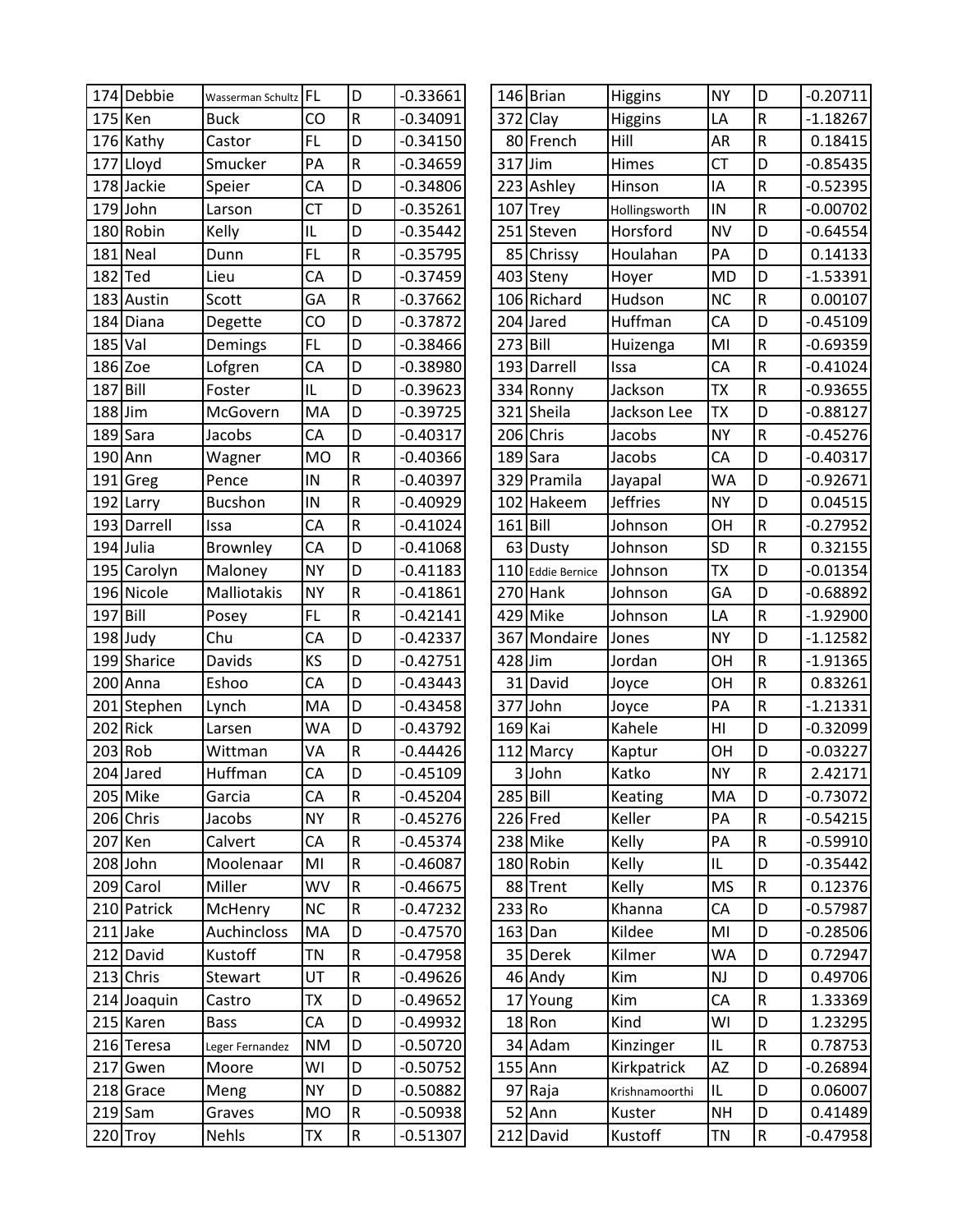|           | 221 David     | Schweikert    | <b>AZ</b> | $\mathsf R$ | $-0.51513$ |            | 64 Darin    | Lahood           | IL             | ${\sf R}$               | 0.32001    |
|-----------|---------------|---------------|-----------|-------------|------------|------------|-------------|------------------|----------------|-------------------------|------------|
|           | 222 Betty     | McCollum      | <b>MN</b> | D           | $-0.52269$ |            | 260 Doug    | Lamalfa          | CA             | ${\sf R}$               | $-0.66425$ |
|           | 223 Ashley    | Hinson        | IA        | R           | $-0.52395$ |            | 57 Conor    | Lamb             | PA             | D                       | 0.34816    |
|           | 224 Lucille   | Roybal-Allard | CA        | D           | $-0.52411$ |            | 390 Doug    | Lamborn          | CO             | R                       | $-1.39444$ |
|           | 225 Stacey    | Plaskett      | VI        | D           | $-0.53693$ |            | 160 James   | Langevin         | R <sub>l</sub> | D                       | $-0.27915$ |
|           | 226 Fred      | Keller        | PA        | R           | $-0.54215$ |            | $202$ Rick  | Larsen           | <b>WA</b>      | D                       | $-0.43792$ |
|           | 227 Kathy     | Manning       | <b>NC</b> | D           | $-0.54830$ |            | 179 John    | Larson           | <b>CT</b>      | D                       | $-0.35261$ |
|           | 228 Drew      | Ferguson      | GA        | R           | $-0.55214$ |            | 370 Bob     | Latta            | OH             | $\mathsf R$             | $-1.16762$ |
|           | 229 Bryan     | Steil         | WI        | $\sf R$     | $-0.56019$ |            | 357 Jake    | LaTurner         | KS             | ${\sf R}$               | $-1.04654$ |
|           | 230 Filemon   | Vela          | <b>TX</b> | D           | $-0.56609$ |            | 328 Brenda  | Lawrence         | MI             | D                       | $-0.92631$ |
| 231       | Don           | Beyer         | VA        | D           | $-0.57497$ | $142$ Al   |             | Lawson           | <b>FL</b>      | D                       | $-0.17557$ |
| 232       | David         | Price         | <b>NC</b> | D           | $-0.57717$ |            | 318 Barbara | Lee              | CA             | D                       | $-0.85593$ |
| 233 Ro    |               | Khanna        | CA        | D           | $-0.57987$ |            | 10 Susie    | Lee              | <b>NV</b>      | D                       | 1.56266    |
|           | 234 Emanuel   | Cleaver       | <b>MO</b> | D           | $-0.58178$ |            | 216 Teresa  | Leger Fernandez  | <b>NM</b>      | D                       | $-0.50720$ |
|           | 235 Anthony   | Brown         | <b>MD</b> | D           | $-0.58475$ |            | 376 Debbie  | Lesko            | ΑZ             | $\mathsf R$             | $-1.20253$ |
|           | 236 Rosa      | Delauro       | <b>CT</b> | D           | $-0.59009$ |            | 364 Julia   | Letlow           | LA             | R                       | $-1.11099$ |
| 237       | Ted           | Deutch        | FL        | D           | $-0.59229$ |            | 297 Andy    | Levin            | MI             | D                       | $-0.77422$ |
| 238       | Mike          | Kelly         | PA        | $\sf R$     | $-0.59910$ |            | 123 Mike    | Levin            | CA             | D                       | $-0.09688$ |
| 239       | Chuck         | Fleischmann   | <b>TN</b> | R           | $-0.60533$ | $182$ Ted  |             | Lieu             | CA             | D                       | $-0.37459$ |
|           | 240 Bobby     | Scott         | VA        | D           | $-0.60650$ | $186$ Zoe  |             | Lofgren          | CA             | D                       | $-0.38980$ |
|           | 241 James     | Comer         | KY        | $\sf R$     | $-0.60691$ |            | 173 Billy   | Long             | <b>MO</b>      | ${\sf R}$               | $-0.33294$ |
|           | 242 Bennie    | Thompson      | <b>MS</b> | D           | $-0.60871$ |            | 384 Barry   | Loudermilk       | GA             | ${\sf R}$               | $-1.30280$ |
|           | 243 Frank     | Mrvan         | IN        | D           | $-0.61226$ |            | $264$ Alan  | Lowenthal        | CA             | D                       | $-0.67238$ |
| 244       | Norma         | <b>Torres</b> | CA        | D           | $-0.61421$ |            | 148 Frank   | Lucas            | OK             | R                       | $-0.22215$ |
|           | 245 Glenn     | Grothman      | WI        | ${\sf R}$   | $-0.61985$ |            | 338 Blaine  | Luetkemeyer      | <b>MO</b>      | $\overline{\mathsf{R}}$ | $-0.94466$ |
|           | 246 Danny     | Davis         | IL        | D           | $-0.62714$ |            | 26 Elaine   | Luria            | VA             | D                       | 0.98778    |
|           | 247 Sylvia    | Garcia        | <b>TX</b> | D           | $-0.63128$ |            | 201 Stephen | Lynch            | MA             | D                       | $-0.43458$ |
|           | $248$ Jack    | Bergman       | MI        | R           | $-0.63849$ |            | 104 Nancy   | Mace             | SC             | R                       | 0.00379    |
|           | 249 Madeleine | Dean          | PA        | D           | $-0.63850$ |            | $149$ Tom   | Malinowski       | NJ             | D                       | $-0.22876$ |
|           | 250 Andy      | <b>Barr</b>   | KY        | ${\sf R}$   | $-0.63868$ |            | 196 Nicole  | Malliotakis      | <b>NY</b>      | ${\sf R}$               | $-0.41861$ |
|           | 251 Steven    | Horsford      | <b>NV</b> | D           | $-0.64554$ |            | 195 Carolyn | Maloney          | <b>NY</b>      | D                       | $-0.41183$ |
|           | 252 Lori      | Trahan        | MA        | D           | $-0.65119$ |            | 346 Sean    | Maloney          | <b>NY</b>      | D                       | $-0.97181$ |
|           | 253 David     | Valadao       | CA        | ${\sf R}$   | $-0.65152$ |            | 291 Tracey  | Mann             | KS             | ${\sf R}$               | $-0.74665$ |
|           | $254$ Lisa    | McClain       | MI        | ${\sf R}$   | $-0.65467$ |            | 227 Kathy   | Manning          | <b>NC</b>      | D                       | $-0.54830$ |
|           | 255 Garret    | Graves        | LA        | R           | $-0.65669$ |            | 348 Thomas  | Massie           | КY             | R                       | $-0.97562$ |
|           | 256 Gregory   | <b>Meeks</b>  | <b>NY</b> | D           | $-0.65910$ |            | 279 Brian   | Mast             | FL             | R                       | $-0.71378$ |
|           | 257 Kelly     | Armstrong     | <b>ND</b> | R           | $-0.65955$ |            | 127 Doris   | Matsui           | CA             | D                       | $-0.10997$ |
|           | 258 Brett     | Guthrie       | KY        | ${\sf R}$   | $-0.66053$ |            | 147 Lucy    | Mcbath           | GA             | D                       | $-0.22165$ |
|           | 259 Steve     | Womack        | <b>AR</b> | ${\sf R}$   | $-0.66138$ |            | 42 Michael  | McCaul           | <b>TX</b>      | ${\sf R}$               | 0.58901    |
|           | 260 Doug      | Lamalfa       | CA        | ${\sf R}$   | $-0.66425$ | $254$ Lisa |             | McClain          | MI             | R                       | $-0.65467$ |
|           | 261 Pete      | Aguilar       | CA        | D           | $-0.66616$ |            | 359 Tom     | McClintock       | CA             | R                       | $-1.06688$ |
| $262$ Jim |               | <b>Baird</b>  | IN        | R           | $-0.66751$ |            | 222 Betty   | McCollum         | <b>MN</b>      | D                       | $-0.52269$ |
|           | 263 Albio     | <b>Sires</b>  | NJ        | D           | $-0.66779$ |            | 341 Donald  | McEachin         | VA             | D                       | $-0.95756$ |
|           | 264 Alan      | Lowenthal     | CA        | D           | $-0.67238$ | $188$ Jim  |             | McGovern         | MA             | D                       | $-0.39725$ |
|           | $265$ Ben     | Cline         | VA        | ${\sf R}$   | $-0.67453$ |            | 210 Patrick | McHenry          | <b>NC</b>      | R                       | $-0.47232$ |
|           | 266 André     | Carson        | IN        | D           | $-0.67560$ |            | 15 David    | McKinley         | WV             | ${\sf R}$               | 1.33764    |
|           | 267 Mary Gay  | Scanlon       | PA        | D           | $-0.67779$ |            | 272 Cathy   | McMorris Rodgers | <b>WA</b>      | ${\sf R}$               | $-0.68924$ |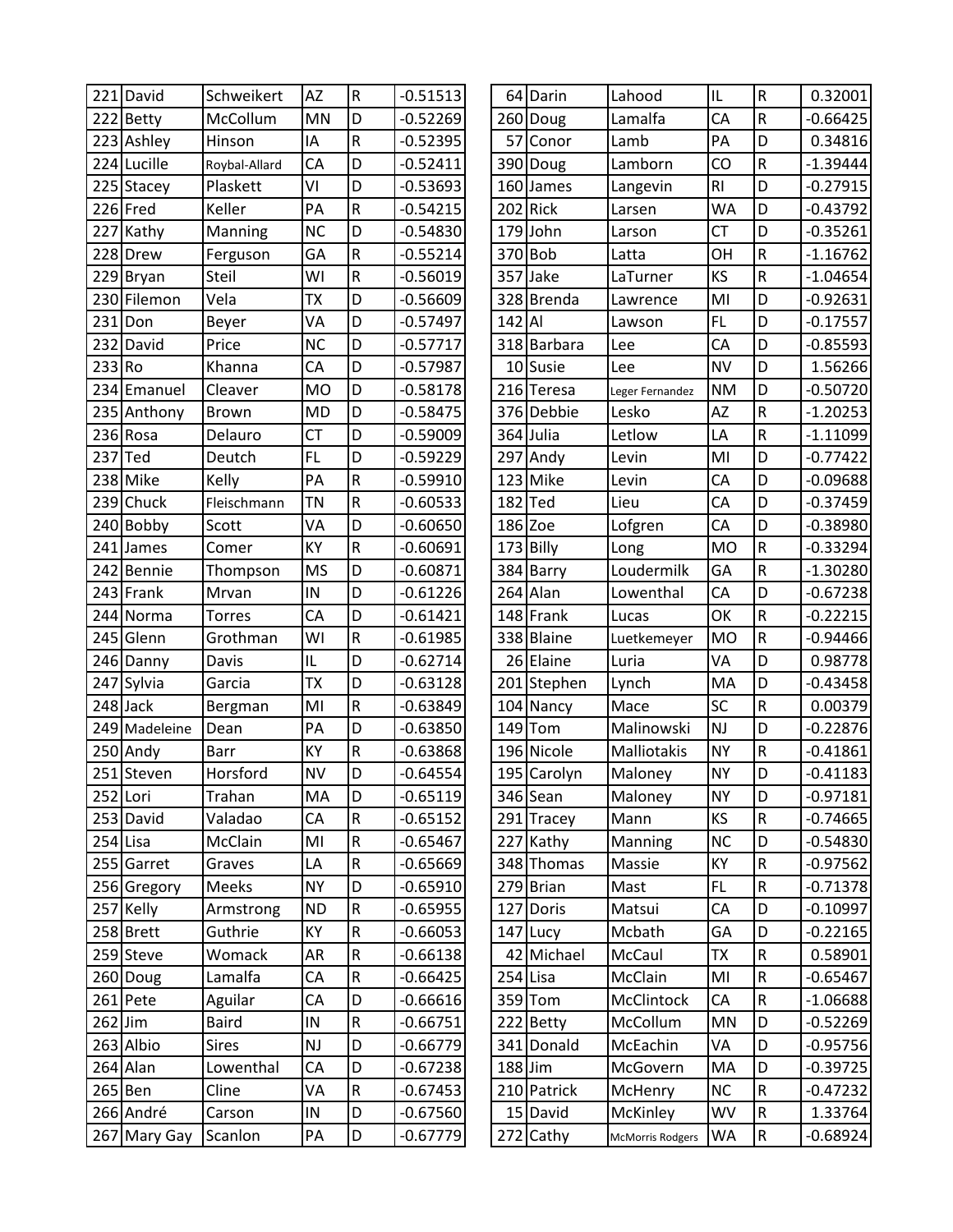|          | 268 Lizzie    | Fletcher                | <b>TX</b> | D              | $-0.67910$ |            | 269 Jerry          | McNerney      | CA            | D                       | $-0.68185$ |
|----------|---------------|-------------------------|-----------|----------------|------------|------------|--------------------|---------------|---------------|-------------------------|------------|
|          | 269 Jerry     | McNerney                | CA        | D              | $-0.68185$ |            | 256 Gregory        | Meeks         | <b>NY</b>     | D                       | $-0.65910$ |
|          | 270 Hank      | Johnson                 | GA        | D              | $-0.68892$ |            | 44 Peter           | Meijer        | MI            | ${\sf R}$               | 0.55458    |
| 271      | Michelle      | Fischbach               | <b>MN</b> | ${\sf R}$      | $-0.68911$ | 218        | Grace              | Meng          | <b>NY</b>     | D                       | $-0.50882$ |
| 272      | Cathy         | <b>McMorris Rodgers</b> | <b>WA</b> | ${\sf R}$      | $-0.68924$ | 121        | Dan                | Meuser        | PA            | ${\sf R}$               | $-0.08498$ |
| 273      | Bill          | Huizenga                | MI        | ${\sf R}$      | $-0.69359$ | 374        | Kweisi             | Mfume         | <b>MD</b>     | D                       | $-1.19645$ |
| 274      | Donald        | Payne                   | NJ        | D              | $-0.69485$ |            | 209 Carol          | Miller        | WV            | R                       | $-0.46675$ |
| 275      | Daniel        | Webster                 | FL        | $\mathsf R$    | $-0.69961$ | 435        | Mary               | Miller        | IL            | ${\sf R}$               | $-2.09076$ |
|          | 276 Mark      | Desaulnier              | CA        | D              | $-0.71060$ |            | 86 Mariannette     | Miller-Meeks  | IA            | ${\sf R}$               | 0.13262    |
| 277      | Marie         | Newman                  | IL        | D              | $-0.71201$ |            | 208 John           | Moolenaar     | MI            | ${\sf R}$               | $-0.46087$ |
|          | 278 Bonnie    | Watson Coleman          | NJ        | D              | $-0.71284$ | 404        | Alex               | Mooney        | WV            | ${\sf R}$               | $-1.53742$ |
| 279      | <b>Brian</b>  | Mast                    | <b>FL</b> | ${\sf R}$      | $-0.71378$ | 352        | Barry              | Moore         | AL            | ${\sf R}$               | $-1.02288$ |
| 280      | Jim           | Cooper                  | <b>TN</b> | D              | $-0.72164$ | 113        | <b>Blake</b>       | Moore         | UT            | R                       | -0.03729   |
| 281      | Jan           | Schakowsky              | IL        | D              | $-0.72261$ | 217        | Gwen               | Moore         | WI            | D                       | $-0.50752$ |
|          | 282 Marilyn   | Strickland              | <b>WA</b> | D              | $-0.72652$ |            | 295 Joseph         | Morelle       | <b>NY</b>     | D                       | $-0.76216$ |
|          | 283 Eric      | Swalwell                | CA        | D              | $-0.72764$ |            | 135 Seth           | Moulton       | MA            | D                       | $-0.14378$ |
|          | 284 Yvette    | Clarke                  | <b>NY</b> | D              | $-0.72968$ |            | 243 Frank          | Mrvan         | IN            | D                       | $-0.61226$ |
| 285 Bill |               | Keating                 | MA        | D              | $-0.73072$ |            | 172 Markwayne      | Mullin        | OK            | ${\sf R}$               | $-0.32981$ |
|          | 286 Melanie   | Stansbury               | <b>NM</b> | D              | $-0.73199$ |            | 324 Greg           | Murphy        | <b>NC</b>     | ${\sf R}$               | $-0.89586$ |
| 287      | Nanette       | Barragán                | CA        | D              | $-0.73224$ |            | 33 Stephanie       | Murphy        | FL.           | D                       | 0.82133    |
|          | 288 Linda     | Sánchez                 | CA        | D              | $-0.73858$ |            | 158 Jerry          | Nadler        | <b>NY</b>     | D                       | $-0.27263$ |
|          | 289 Michael   | <b>Burgess</b>          | <b>ΤΧ</b> | ${\sf R}$      | $-0.74205$ |            | 330 Grace          | Napolitano    | CA            | D                       | $-0.92766$ |
|          | 290 Adam      | Smith                   | WA        | D              | $-0.74590$ | 308        | Richard            | Neal          | MA            | D                       | $-0.82206$ |
| 291      | Tracey        | Mann                    | KS        | ${\sf R}$      | $-0.74665$ |            | 58Joe              | Neguse        | CO            | D                       | 0.34273    |
| 292      | Ron           | Estes                   | KS        | ${\sf R}$      | $-0.75242$ | 220        | Troy               | <b>Nehls</b>  | ТX            | $\mathsf R$             | $-0.51307$ |
|          | 293 Mike      | Simpson                 | ID        | $\mathsf R$    | $-0.75289$ | 302        | Dan                | Newhouse      | WA            | R                       | $-0.79965$ |
| 294      | Jason         | Smith                   | <b>MO</b> | $\overline{R}$ | $-0.75736$ | 277        | Marie              | Newman        | IL            | D                       | $-0.71201$ |
|          | 295 Joseph    | Morelle                 | <b>NY</b> | D              | $-0.76216$ | 140        | Donald             | Norcross      | <b>NJ</b>     | D                       | $-0.16769$ |
|          | 296 Brendan   | <b>Boyle</b>            | PA        | D              | $-0.77196$ |            | 379 Ralph          | Norman        | SC            | ${\sf R}$               | $-1.22691$ |
| 297      | Andy          | Levin                   | MI        | D              | $-0.77422$ |            | 343 Eleanor Holmes | Norton        | DC            | D                       | $-0.96359$ |
|          | 298 Jodey     | Arrington               | <b>ΤΧ</b> | ${\sf R}$      | $-0.78219$ |            | 375 Devin          | <b>Nunes</b>  | CA            | ${\sf R}$               | $-1.20237$ |
|          | 299 Lauren    | Underwood               | IL        | D              | $-0.78246$ | 345 Jay    |                    | Obernolte     | CA            | $\overline{\mathsf{R}}$ | $-0.96676$ |
|          | 300 Michael   | San Nicolas             | GU        | D              | $-0.79133$ |            | 401 Alexandria     | Ocasio-Cortez | <b>NY</b>     | D                       | $-1.48570$ |
|          | 301 Alma      | Adams                   | <b>NC</b> | D              | $-0.79349$ |            | 28 Tom             | O'Halleran    | AZ            | D                       | 0.94166    |
|          | 302 Dan       | Newhouse                | <b>WA</b> | ${\sf R}$      | $-0.79965$ |            | 340 Ilhan          | Omar          | <b>MN</b>     | D                       | $-0.95550$ |
|          | 303 Katherine | Clark                   | MA        | D              | $-0.80491$ |            | 378 Burgess        | Owens         | UT            | ${\sf R}$               | $-1.22585$ |
|          | 304 August    | Pfluger                 | TX        | ${\sf R}$      | $-0.81264$ |            | 139 Steven         | Palazzo       | <b>MS</b>     | ${\sf R}$               | $-0.16719$ |
|          | 305 Joyce     | <b>Beatty</b>           | OH        | D              | $-0.81437$ |            | 307 Frank          | Pallone       | $\mathsf{NJ}$ | D                       | $-0.82160$ |
|          | 306 Mark      | Pocan                   | WI        | D              | $-0.81608$ |            | 399 Gary           | Palmer        | AL            | ${\sf R}$               | $-1.47004$ |
|          | 307 Frank     | Pallone                 | <b>NJ</b> | D              | $-0.82160$ |            | 56 Jimmy           | Panetta       | CA            | D                       | 0.37100    |
|          | 308 Richard   | Neal                    | MA        | D              | $-0.82206$ |            | 61 Chris           | Pappas        | <b>NH</b>     | D                       | 0.33444    |
|          | 309 David     | Rouzer                  | <b>NC</b> | R              | $-0.83278$ | $157$ Bill |                    | Pascrell      | <b>NJ</b>     | D                       | $-0.26981$ |
|          | 310 William   | Timmons                 | SC        | ${\sf R}$      | $-0.83661$ |            | 274 Donald         | Payne         | $\mathsf{NJ}$ | D                       | $-0.69485$ |
|          | 311 David     | Scott                   | GA        | D              | $-0.84069$ |            | $191$ Greg         | Pence         | $\sf IN$      | ${\sf R}$               | $-0.40397$ |
|          | 312 Carlos    | Giménez                 | FL.       | ${\sf R}$      | $-0.84335$ | 128 Ed     |                    | Perlmutter    | CO            | D                       | $-0.11066$ |
|          | 313 Adrian    | Smith                   | <b>NE</b> | ${\sf R}$      | $-0.84561$ |            | $419$ Scott        | Perry         | PA            | ${\sf R}$               | $-1.68288$ |
|          | 314 Veronica  | Escobar                 | TX        | D              | $-0.84776$ |            | 55 Scott           | Peters        | CA            | D                       | 0.37718    |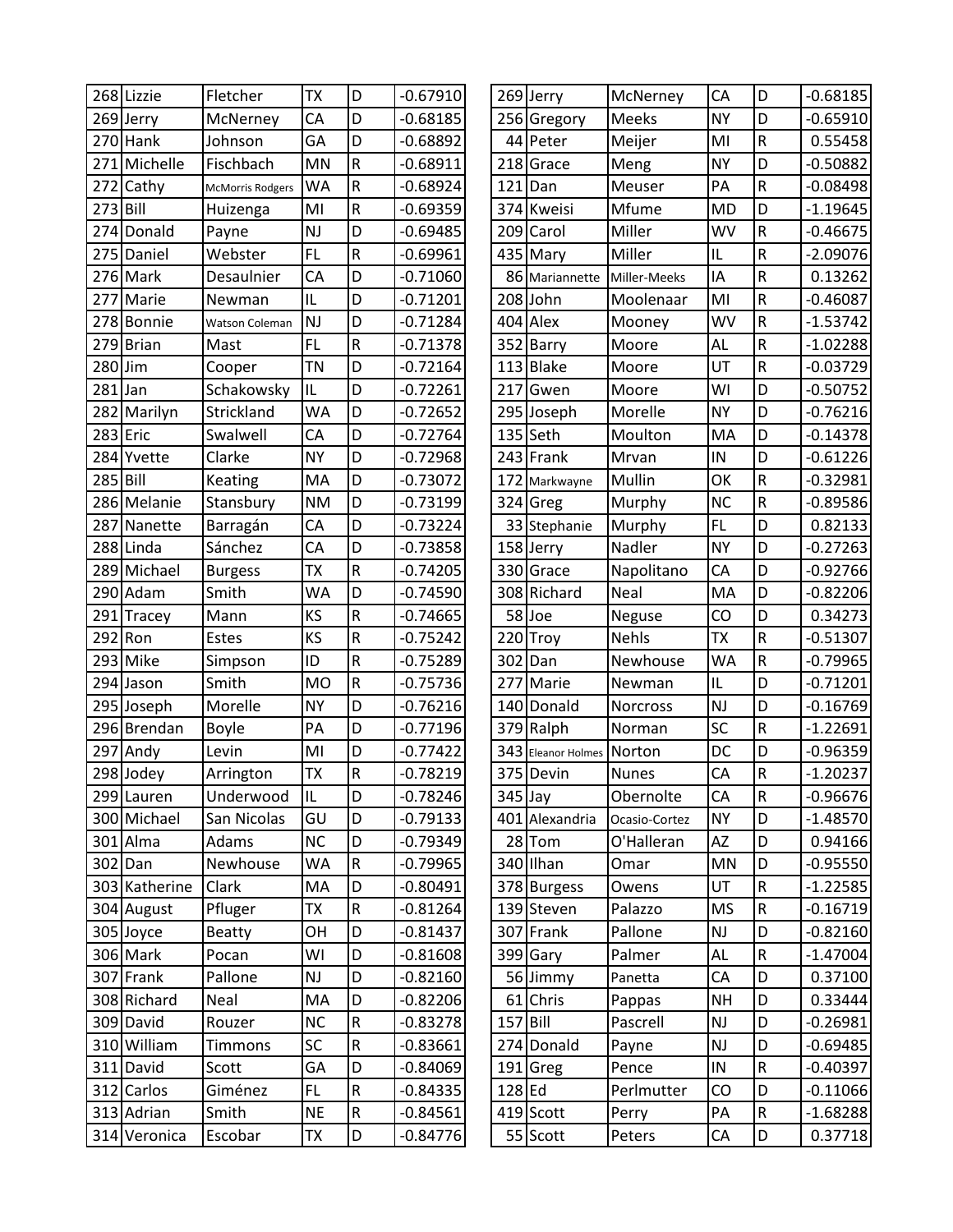|         | 315 Mark              | Takano       | CA        | D           | $-0.84901$ |           | 304 August   | Pfluger       | <b>ΤX</b> | $\mathsf R$             | $-0.81264$ |
|---------|-----------------------|--------------|-----------|-------------|------------|-----------|--------------|---------------|-----------|-------------------------|------------|
|         | $316$ Juan            | Vargas       | CA        | D           | $-0.85214$ |           | 13 Dean      | Phillips      | <b>MN</b> | D                       | 1.35606    |
| 317     | Jim                   | Himes        | <b>CT</b> | D           | $-0.85435$ |           | 164 Chellie  | Pingree       | ME        | D                       | $-0.28727$ |
|         | 318 Barbara           | Lee          | CA        | D           | $-0.85593$ |           | 225 Stacey   | Plaskett      | ٧I        | D                       | $-0.53693$ |
|         | 319 Kay               | Granger      | <b>TX</b> | ${\sf R}$   | $-0.85831$ |           | 306 Mark     | Pocan         | WI        | D                       | $-0.81608$ |
|         | 320 Dwight            | Evans        | PA        | D           | $-0.86340$ |           | 151 Katie    | Porter        | CA        | D                       | $-0.25839$ |
|         | 321 Sheila            | Jackson Lee  | <b>ΤΧ</b> | D           | $-0.88127$ | 197 Bill  |              | Posey         | FL        | $\mathsf R$             | $-0.42141$ |
| 322 Al  |                       | Green        | <b>ΤΧ</b> | D           | $-0.88493$ |           | 373 Ayanna   | Pressley      | MA        | D                       | $-1.19054$ |
|         | 323 Mark              | Green        | <b>TN</b> | $\mathsf R$ | $-0.89179$ |           | 232 David    | Price         | <b>NC</b> | D                       | $-0.57717$ |
|         | 324 Greg              | Murphy       | <b>NC</b> | $\mathsf R$ | $-0.89586$ |           | 126 Mike     | Quigley       | IL        | D                       | $-0.10981$ |
|         | 325 Roger             | Williams     | <b>ΤX</b> | ${\sf R}$   | $-0.90077$ |           | 19 Amata     | Radewagen     | AS        | $\mathsf R$             | 1.16910    |
|         | 326 Raúl              | Grijalva     | ΑZ        | D           | $-0.90388$ | 337       | Jamie        | Raskin        | <b>MD</b> | D                       | $-0.94244$ |
| 327     | John                  | Sarbanes     | <b>MD</b> | D           | $-0.92242$ | 101       | Tom          | Reed          | <b>NY</b> | $\mathsf R$             | 0.05093    |
|         | 328 Brenda            | Lawrence     | MI        | D           | $-0.92631$ |           | $115$ Guy    | Reschenthaler | PA        | $\mathsf R$             | $-0.04589$ |
|         | 329 Pramila           | Jayapal      | <b>WA</b> | D           | $-0.92671$ |           | 47 Kathleen  | Rice          | <b>NY</b> | D                       | 0.48597    |
| 330     | Grace                 | Napolitano   | CA        | D           | $-0.92766$ | 168       | Tom          | Rice          | SC        | $\mathsf R$             | $-0.31477$ |
| 331     | Dan                   | Crenshaw     | <b>TX</b> | ${\sf R}$   | $-0.92844$ | 342 Hal   |              | Rogers        | KY        | $\overline{\mathsf{R}}$ | $-0.96072$ |
| 332     | Adam                  | Schiff       | CA        | D           | $-0.93043$ |           | 358 Mike     | Rogers        | AL        | $\mathsf R$             | $-1.04934$ |
|         | 333 Nydia             | Velázquez    | <b>NY</b> | D           | $-0.93053$ |           | 369 John     | Rose          | TN        | $\mathsf R$             | $-1.15996$ |
|         | 334 Ronny             | Jackson      | <b>ΤΧ</b> | $\mathsf R$ | $-0.93655$ |           | 420 Matt     | Rosendale     | MT        | $\mathsf R$             | $-1.68911$ |
|         | 335 Lloyd             | Doggett      | <b>ΤX</b> | D           | $-0.93662$ |           | 91 Deborah   | Ross          | <b>NC</b> | D                       | 0.12102    |
|         | 336 Byron             | Donalds      | FL        | $\mathsf R$ | $-0.94235$ |           | 309 David    | Rouzer        | <b>NC</b> | $\mathsf R$             | $-0.83278$ |
| 337     | Jamie                 | Raskin       | <b>MD</b> | D           | $-0.94244$ |           | 406 Chip     | Roy           | <b>ΤX</b> | R                       | $-1.56274$ |
|         | 338 Blaine            | Luetkemeyer  | <b>MO</b> | ${\sf R}$   | $-0.94466$ |           | 224 Lucille  | Roybal-Allard | CA        | D                       | $-0.52411$ |
|         | 339 Randy             | Feenstra     | IA        | ${\sf R}$   | $-0.94565$ |           | $114$ Raul   | Ruiz          | CA        | D                       | $-0.03841$ |
|         | 340 Ilhan             | Omar         | MN        | D           | $-0.95550$ |           | 71 Dutch     | Ruppersberger | <b>MD</b> | D                       | 0.25568    |
| 341     | Donald                | McEachin     | VA        | D           | $-0.95756$ |           | 118 Bobby    | Rush          | IL        | D                       | $-0.06771$ |
| 342     | Hal                   | Rogers       | KY        | $\mathsf R$ | $-0.96072$ | 45        | John         | Rutherford    | FL        | $\mathsf R$             | 0.54907    |
| 343     | Eleanor Holmes Norton |              | DC        | D           | $-0.96359$ |           | $21$ Tim     | Ryan          | OH        | D                       | 1.06406    |
| 344     | Jahana                | Hayes        | <b>CT</b> | D           | $-0.96418$ | 82        | Gregorio     | Sablan        | <b>MP</b> | D                       | 0.17939    |
| 345 Jay |                       | Obernolte    | CA        | ${\sf R}$   | $-0.96676$ |           | 41 Maria     | Salazar       | <b>FL</b> | $\overline{\mathsf{R}}$ | 0.63141    |
|         | 346 Sean              | Maloney      | <b>NY</b> | D           | $-0.97181$ |           | 300 Michael  | San Nicolas   | GU        | D                       | $-0.79133$ |
|         | 347 Diana             | Harshbarger  | <b>TN</b> | ${\sf R}$   | $-0.97374$ |           | 288 Linda    | Sánchez       | CA        | D                       | $-0.73858$ |
|         | 348 Thomas            | Massie       | KY        | ${\sf R}$   | $-0.97562$ |           | 327 John     | Sarbanes      | <b>MD</b> | D                       | $-0.92242$ |
|         | 349 Michael           | Guest        | <b>MS</b> | ${\sf R}$   | $-0.98259$ |           | 391 Steve    | Scalise       | LA        | ${\sf R}$               | $-1.41714$ |
|         | 350 Maxine            | Waters       | CA        | D           | $-1.00148$ |           | 267 Mary Gay | Scanlon       | PA        | D                       | $-0.67779$ |
|         | 351 Kevin             | <b>Brady</b> | TX        | ${\sf R}$   | $-1.00644$ | $281$ Jan |              | Schakowsky    | IL        | D                       | $-0.72261$ |
|         | 352 Barry             | Moore        | AL        | ${\sf R}$   | $-1.02288$ |           | 332 Adam     | Schiff        | CA        | D                       | $-0.93043$ |
|         | 353 Jim               | Hagedorn     | MN        | ${\sf R}$   | $-1.02859$ |           | 75 Brad      | Schneider     | IL        | D                       | 0.23597    |
|         | 354 Virginia          | Foxx         | <b>NC</b> | ${\sf R}$   | $-1.03589$ |           | 96 Kurt      | Schrader      | OR        | D                       | 0.07110    |
|         | 355 Adriano           | Espaillat    | <b>NY</b> | D           | $-1.03698$ |           | $137$ Kim    | Schrier       | <b>WA</b> | D                       | $-0.14661$ |
|         | 356 Jimmy             | Gomez        | CA        | D           | $-1.04356$ |           | 221 David    | Schweikert    | AZ        | ${\sf R}$               | $-0.51513$ |
|         | 357 Jake              | LaTurner     | KS        | ${\sf R}$   | $-1.04654$ |           | 183 Austin   | Scott         | GA        | ${\sf R}$               | $-0.37662$ |
|         | 358 Mike              | Rogers       | AL        | ${\sf R}$   | $-1.04934$ |           | 240 Bobby    | Scott         | VA        | D                       | $-0.60650$ |
|         | 359 Tom               | McClintock   | CA        | ${\sf R}$   | $-1.06688$ |           | 311 David    | Scott         | GA        | D                       | $-0.84069$ |
|         | 360 Salud             | Carbajal     | CA        | D           | $-1.07980$ |           | 407 Pete     | Sessions      | <b>ΤX</b> | $\mathsf R$             | $-1.57542$ |
|         | 361 Scott             | Franklin     | FL.       | ${\sf R}$   | $-1.08082$ |           | 89 Terri     | Sewell        | <b>AL</b> | D                       | 0.12225    |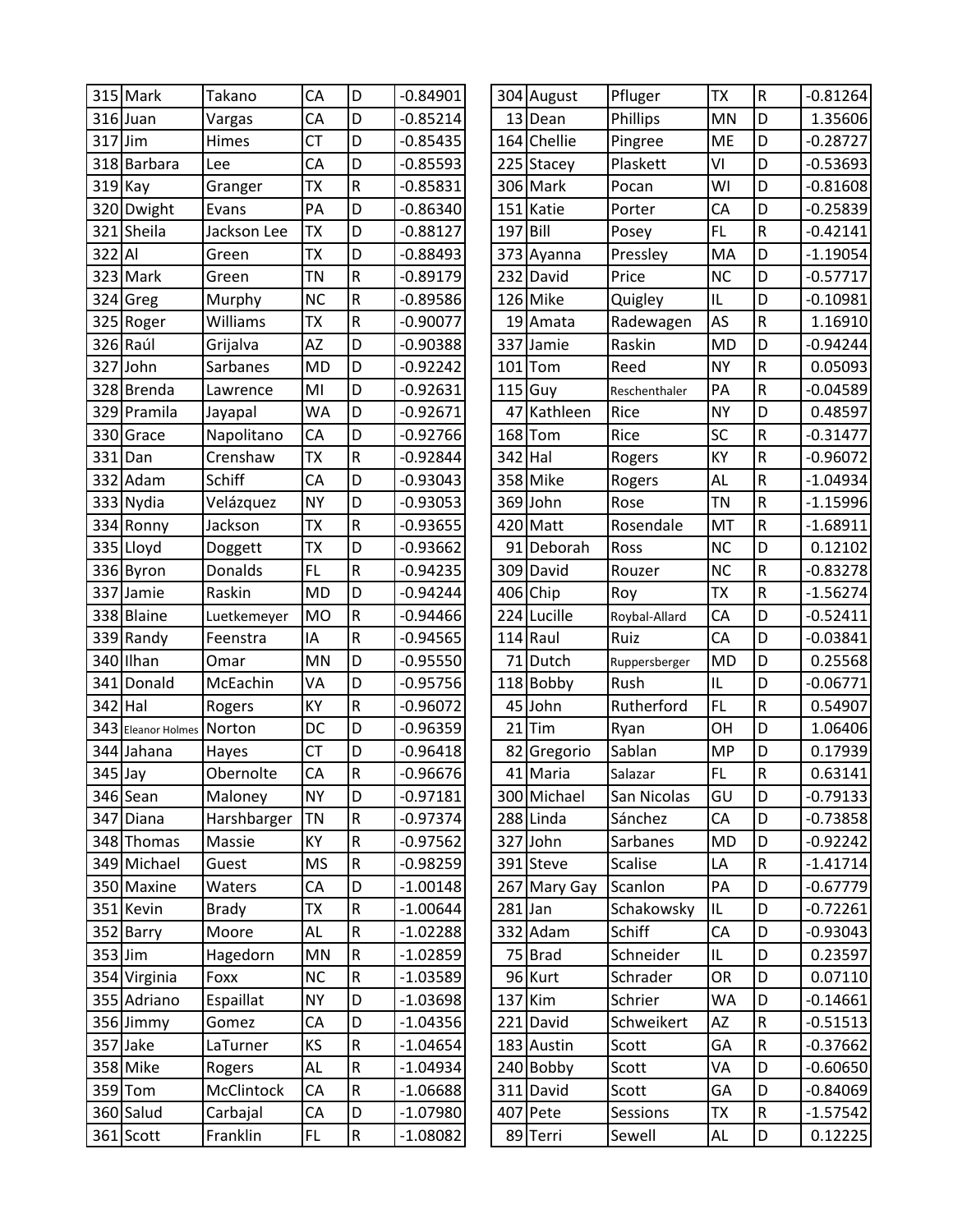|         | 362 Chuy       | García        | IL        | D           | $-1.08709$ |  | 99 Brad      | Sherman       | CA        | D              | 0.05496    |
|---------|----------------|---------------|-----------|-------------|------------|--|--------------|---------------|-----------|----------------|------------|
|         | 363 Victoria   | Spartz        | IN        | R           | $-1.10595$ |  | 40 Mikie     | Sherrill      | NJ        | D              | 0.63862    |
| 364     | Julia          | Letlow        | LA        | R           | $-1.11099$ |  | 293 Mike     | Simpson       | ID        | $\sf R$        | $-0.75289$ |
| 365     | Warren         | Davidson      | OH        | ${\sf R}$   | $-1.11349$ |  | 263 Albio    | <b>Sires</b>  | <b>NJ</b> | D              | $-0.66779$ |
|         | 366 Beth       | Van Duyne     | <b>TX</b> | ${\sf R}$   | $-1.11705$ |  | 9 Elissa     | Slotkin       | MI        | D              | 1.67539    |
| 367     | Mondaire       | Jones         | <b>NY</b> | D           | $-1.12582$ |  | 290 Adam     | Smith         | <b>WA</b> | D              | $-0.74590$ |
| 368 Liz |                | Cheney        | WY        | $\mathsf R$ | $-1.14631$ |  | 313 Adrian   | Smith         | <b>NE</b> | $\sf R$        | $-0.84561$ |
|         | 369 John       | Rose          | <b>TN</b> | R           | $-1.15996$ |  | 30 Chris     | Smith         | <b>NJ</b> | $\mathsf R$    | 0.89144    |
|         | 370 Bob        | Latta         | OH        | ${\sf R}$   | $-1.16762$ |  | 294 Jason    | Smith         | <b>MO</b> | ${\sf R}$      | $-0.75736$ |
| 371     | Ritchie        | Torres        | <b>NY</b> | D           | $-1.17407$ |  | 177 Lloyd    | Smucker       | PA        | $\sf R$        | $-0.34659$ |
| 372     | Clay           | Higgins       | LA        | $\mathsf R$ | $-1.18267$ |  | 38 Darren    | Soto          | FL.       | D              | 0.69416    |
|         | 373 Ayanna     | Pressley      | MA        | D           | $-1.19054$ |  | 5 Abigail    | Spanberger    | VA        | D              | 2.02706    |
| 374     | Kweisi         | Mfume         | <b>MD</b> | D           | $-1.19645$ |  | 363 Victoria | Spartz        | IN        | R              | $-1.10595$ |
|         | 375 Devin      | <b>Nunes</b>  | CA        | R           | $-1.20237$ |  | 178 Jackie   | Speier        | CA        | D              | $-0.34806$ |
|         | 376 Debbie     | Lesko         | <b>AZ</b> | R           | $-1.20253$ |  | 286 Melanie  | Stansbury     | <b>NM</b> | D              | $-0.73199$ |
| 377     | John           | Joyce         | PA        | ${\sf R}$   | $-1.21331$ |  | 92 Greg      | Stanton       | <b>AZ</b> | D              | 0.11779    |
|         | 378 Burgess    | Owens         | UT        | $\mathsf R$ | $-1.22585$ |  | 165 Pete     | Stauber       | MN        | ${\sf R}$      | $-0.29120$ |
|         | 379 Ralph      | Norman        | SC        | ${\sf R}$   | $-1.22691$ |  | 141 Michelle | Steel         | CA        | R              | $-0.17163$ |
|         | 380 Matt       | Gaetz         | <b>FL</b> | R           | $-1.24005$ |  | 100 Elise    | Stefanik      | <b>NY</b> | $\mathsf R$    | 0.05225    |
| 381     | Sean           | Casten        | IL        | D           | $-1.26766$ |  | 229 Bryan    | Steil         | WI        | $\sf R$        | $-0.56019$ |
|         | 382 Rashida    | Tlaib         | MI        | D           | $-1.26971$ |  | 388 Greg     | Steube        | FL.       | ${\sf R}$      | $-1.37006$ |
| 383     | Lance          | Gooden        | <b>ΤΧ</b> | R           | $-1.29410$ |  | 116 Haley    | Stevens       | MI        | D              | $-0.04665$ |
| 384     | Barry          | Loudermilk    | GA        | ${\sf R}$   | $-1.30280$ |  | 213 Chris    | Stewart       | UT        | ${\sf R}$      | $-0.49626$ |
| 385     | <b>Rick</b>    | Crawford      | AR        | $\mathsf R$ | $-1.32187$ |  | 282 Marilyn  | Strickland    | <b>WA</b> | D              | $-0.72652$ |
|         | 386 Robert     | Aderholt      | AL        | R           | $-1.33665$ |  | 73 Thomas    | Suozzi        | <b>NY</b> | D              | 0.24619    |
|         | 387 Scott      | Fitzgerald    | WI        | R           | $-1.34383$ |  | 283 Eric     | Swalwell      | CA        | D              | $-0.72764$ |
| 388     | Greg           | Steube        | <b>FL</b> | R           | $-1.37006$ |  | 315 Mark     | Takano        | CA        | $\overline{D}$ | $-0.84901$ |
|         | 389 Jerry      | Carl          | AL        | R           | $-1.39383$ |  | $25$ Van     | Taylor        | <b>TX</b> | ${\sf R}$      | 1.00787    |
|         | 390 Doug       | Lamborn       | CO        | $\mathsf R$ | $-1.39444$ |  | 162 Claudia  | Tenney        | <b>NY</b> | $\sf R$        | $-0.28333$ |
|         | 391 Steve      | Scalise       | LA        | $\mathsf R$ | $-1.41714$ |  | 242 Bennie   | Thompson      | <b>MS</b> | D              | $-0.60871$ |
|         | 392 Scott      | Desjarlais    | <b>TN</b> | $\mathsf R$ | $-1.42317$ |  | 50 Glenn     | Thompson      | PA        | ${\sf R}$      | 0.42855    |
|         | 393 Frederica  | Wilson        | FL.       | D           | $-1.42743$ |  | 39 Mike      | Thompson      | CA        | D              | 0.65935    |
|         | 394 Ted        | <b>Budd</b>   | <b>NC</b> | ${\sf R}$   | $-1.43229$ |  | $424$ Tom    | Tiffany       | WI        | $\mathsf R$    | $-1.74195$ |
|         | 395 Jody       | Hice          | GA        | ${\sf R}$   | $-1.43471$ |  | 310 William  | Timmons       | <b>SC</b> | ${\sf R}$      | $-0.83661$ |
|         | 396 Jamaal     | Bowman        | <b>NY</b> | D           | $-1.43612$ |  | 132 Dina     | <b>Titus</b>  | <b>NV</b> | D              | $-0.13486$ |
|         | 397 John       | Yarmuth       | KY        | D           | $-1.43766$ |  | 382 Rashida  | Tlaib         | MI        | D              | $-1.26971$ |
|         | 398 Troy       | Carter        | LA        | D           | $-1.46708$ |  | $103$ Paul   | Tonko         | <b>NY</b> | D              | 0.04295    |
|         | 399 Gary       | Palmer        | AL        | ${\sf R}$   | $-1.47004$ |  | 244 Norma    | <b>Torres</b> | CA        | D              | $-0.61421$ |
|         | 400 Paul       | Gosar         | AZ        | ${\sf R}$   | $-1.48443$ |  | 371 Ritchie  | <b>Torres</b> | <b>NY</b> | D              | $-1.17407$ |
|         | 401 Alexandria | Ocasio-Cortez | <b>NY</b> | D           | $-1.48570$ |  | 252 Lori     | Trahan        | MA        | D              | $-0.65119$ |
|         | 402 Brian      | <b>Babin</b>  | <b>TX</b> | ${\sf R}$   | $-1.50292$ |  | 23 David     | Trone         | <b>MD</b> | D              | 1.04890    |
|         | 403 Steny      | Hoyer         | <b>MD</b> | D           | $-1.53391$ |  | 48 Mike      | Turner        | OH        | ${\sf R}$      | 0.43290    |
|         | 404 Alex       | Mooney        | WV        | ${\sf R}$   | $-1.53742$ |  | 299 Lauren   | Underwood     | IL        | D              | $-0.78246$ |
|         | 405 Cori       | <b>Bush</b>   | <b>MO</b> | D           | $-1.56126$ |  | 36 Fred      | Upton         | MI        | ${\sf R}$      | 0.71710    |
|         | 406 Chip       | Roy           | <b>TX</b> | ${\sf R}$   | $-1.56274$ |  | 253 David    | Valadao       | CA        | ${\sf R}$      | $-0.65152$ |
|         | 407 Pete       | Sessions      | <b>TX</b> | ${\sf R}$   | $-1.57542$ |  | 54 Jeff      | Van Drew      | NJ        | ${\sf R}$      | 0.37830    |
|         | 408 Kevin      | Hern          | OK        | ${\sf R}$   | $-1.58312$ |  | 366 Beth     | Van Duyne     | TX        | ${\sf R}$      | $-1.11705$ |